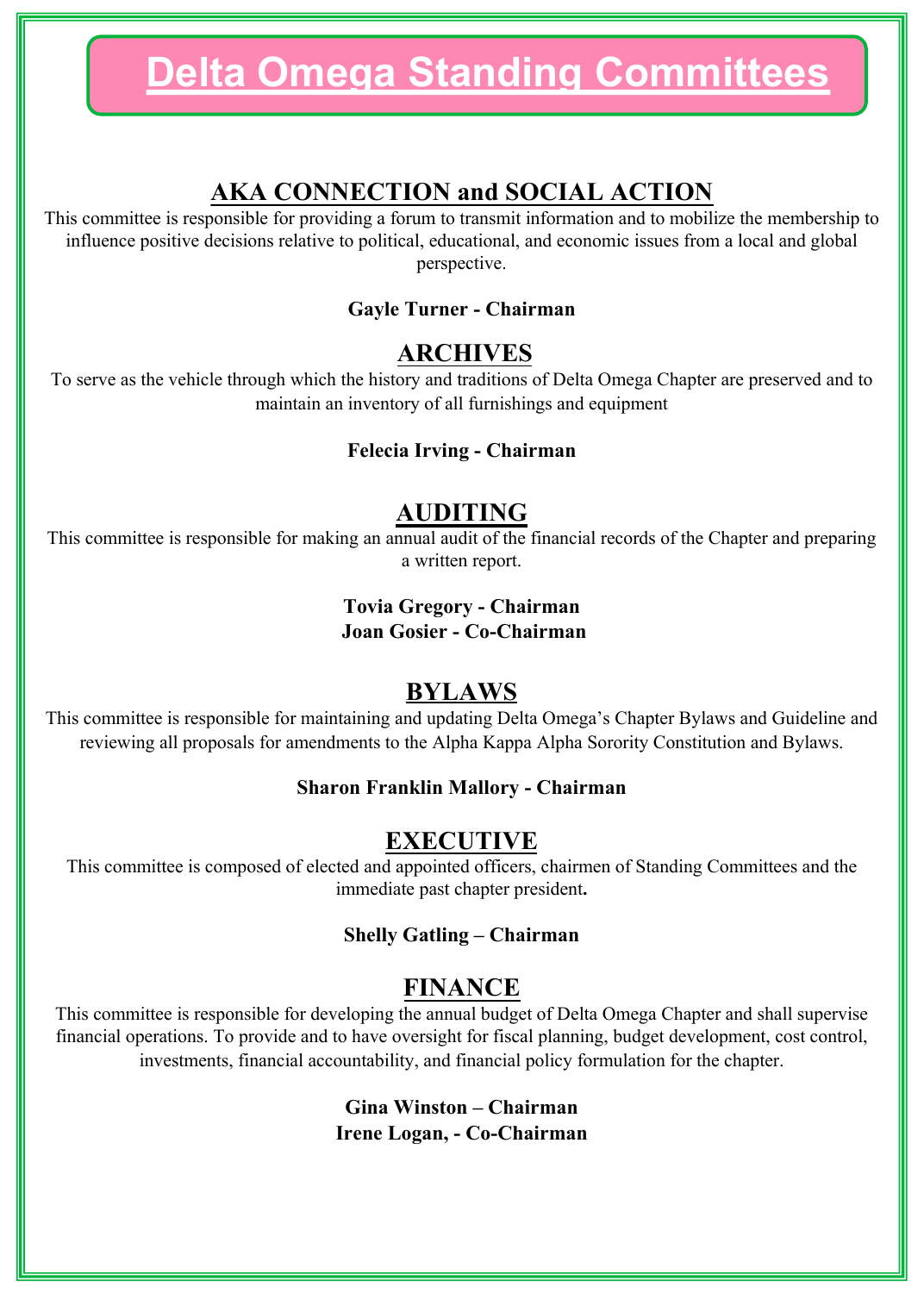## **INTERNATIONAL PROGRAM**

#### **Exemplifying Excellence Through Sustainable Service (2018-2022)**

This committee is responsible for interpreting and promoting the international program of Alpha Kappa Alpha Sorority, Incorporated® and coordinating its implementation by Delta Omega Chapter. In addition to soliciting information from the membership and designing evaluations and imposing general goals, This committee shall disseminate program information to the Chapter as a whole.

#### **LaTanja Davenport – Chairman**

Target I – Erica Jackson and Terri Smith Target II – Michaele McKeever-Davis and Sheilandice Brown Target III – Pamela Cooper and Stephanie Dixon Target IV – Terri Ceaser and Brenda Shelton Target V – Linda Hannah and Francesca Spencer

## **MEMBERSHIP**

This committee is responsible for coordinating all Delta Omega Chapter activities that relate to the recruitment, reclamation and retention of members. It will adhere to the policies, procedures and rules specified in the Alpha Kappa Alpha Constitution and Bylaws and Manual of Standards Procedures, Graduate Membership Intake Process Manual and Chapter Bylaws.

> **Ashley R. Clark – Chairman Wendy Washington – Co-Chairman**

## **REACTIVATION**

This committee is responsible for planning the activities for reactivating members.

#### **Carol Judkins – Chairman**

## **MENTORSHIP & RETENTION**

This committee is responsible for planning and implementing the membership intake process. This committee is also responsible for suggesting and implementing activities to maintain interest and membership in Delta Omega Chapter.

#### **De Juana Scott – Chairman**

## **NOMINATING**

This is a seven-member committee elected in odd years who has the responsibility for all that is related to nominations for Chapter officers.

#### **Irene Bland - Chairman**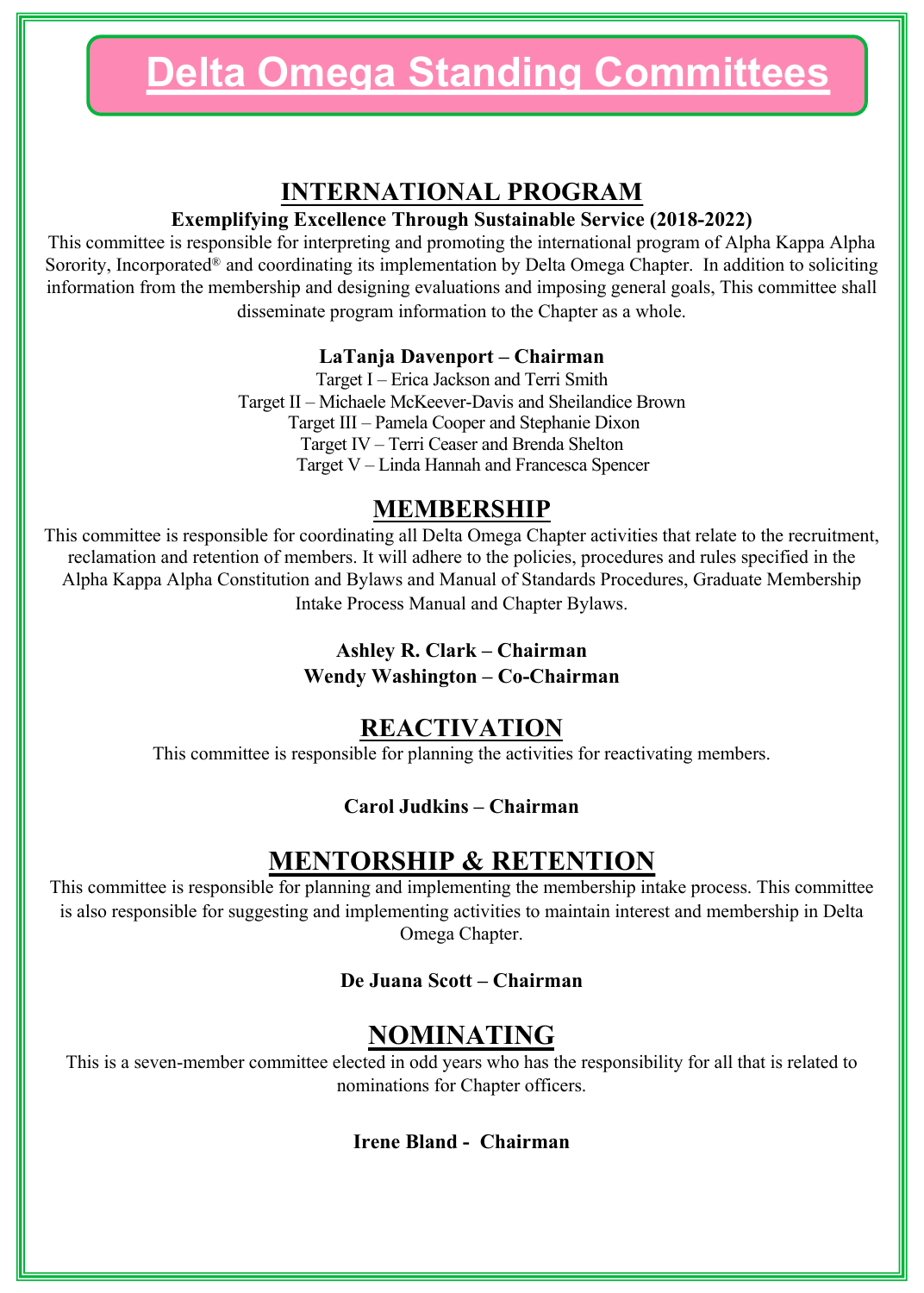## **PROTOCOL**

This committee is responsible for assisting the Chapter in becoming more knowledgeable regarding matters of protocol by conducting workshops and disseminating information regarding matters of protocol. This committee will also serve in an advisory capacity whenever the Chapter plans receptions, fundraisers, Founders' Day Celebrations and other special events.

#### **Amy Roache' – Chairman**

## **PUBLIC RELATIONS**

This committee is responsible for promoting and publicizing Delta Omega Chapter activities in the community. It is also responsible for enhancing positive relations.

#### **Patricia Bates - Chairman**

**Kemi Okeowo - Co-Chairman**

## **REACTIVATION**

This committee is responsible for planning the activities for reactivating members.

#### **Carol Judkins – Chairman**

## **RISK MANAGEMENT**

This committee's responsibility is to develop strategies, and a Risk Management Plan, to preserve Alpha Kappa Alpha Sorority, Incorporated® and Delta Omega's legacy and resources by identifying and minimizing the chapter's risk exposure.

#### **Kimberly Brown-Gibbs- Chairman Sheilandice Brown – Co-Chairman /Tovia Knight (Resource)**

## **SCHOLARSHIP**

This committee is responsible for developing guidelines and implementing the scholarship program with approval from Delta Omega Chapter.

#### **Yvonne Williams – Chairman**

## **SISTERLY RELATIONS**

This committee responsible for assisting the chapter president in promoting and enhancing sisterly relations within Delta Omega Chapter.

#### **Charell Wingfield – Chairman Marilyn Williams - Co-Chairman**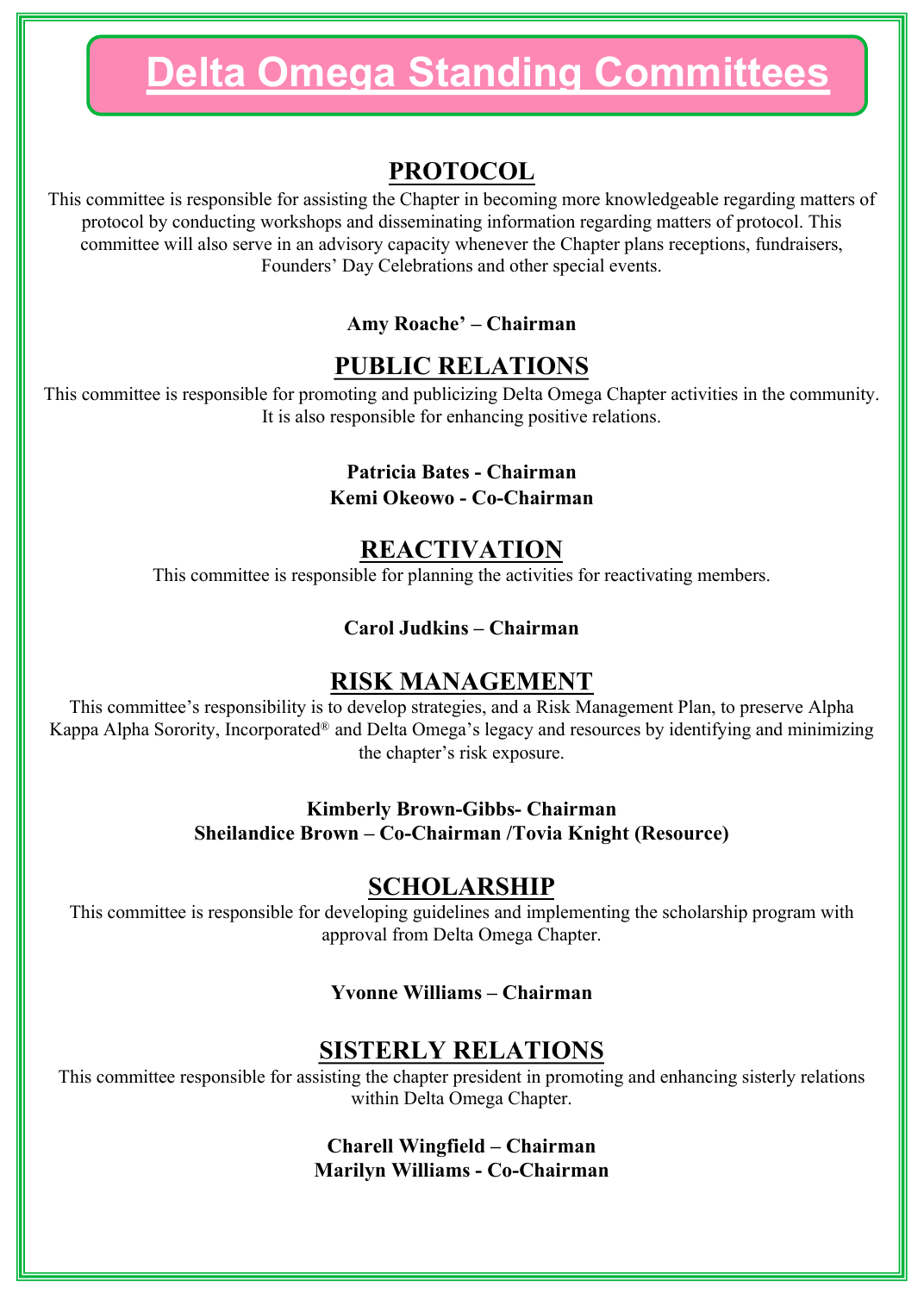## **SOCIAL**

This committee is responsible for coordinating and implementing all social activities for Delta Omega Chapter. The chairman shall be appointed by the Basileus.

#### **Pamela Mayfield Smith- Chairman Ashley Roberts, Co-Chairman**

## **STANDARDS**

This committee is responsible for the yearly evaluation and implementation of the Chapter's goals and objectives using instruments designed for this purpose by the International Standards Committee. It is responsible for the development and maintenance of the chapter's Standard Operating Procedures documents, chapter events and training surveys. It will also monitor committee progress; evaluate chapter operations, programs, activities, projects, and events; and make recommendations for continuous improvements.

#### **Lyndia Ramsey - Chairman**

# **STRATEGIC PLANNING**

#### **Kimberly Hollemon – Chairman**

## **TECHNOLOGY**

This committee is responsible for addressing technology issues and providing strategic direction to the Chapter on the effective utilization of technology to increase communication among the sisterhood.

### **Johna Vazquez - Co-Chairman - Chapter Meetings/Events Kindal Williams-White - Co-Chairman - Social Media Presence**

## **UNDERGRADUATE COUNCIL**

This committee works closely with the Graduate Advisor(s) in the performance of their duties when requested. This committee shall stimulate interest in the program of our Sorority, assess the needs of the undergraduate Sorors; make recommendations to meet those needs and encourage high scholarship achievement. Members are appointed by the Basileus and must be certified as Graduate Advisors and should be very familiar with the history, bylaws and manual procedures for Delta Omega Chapter and Alpha Kappa Alpha Sorority,

Incorporated®.

**Arsheia Jones – Chairman Tempestt Griffin – Co-Chairman**